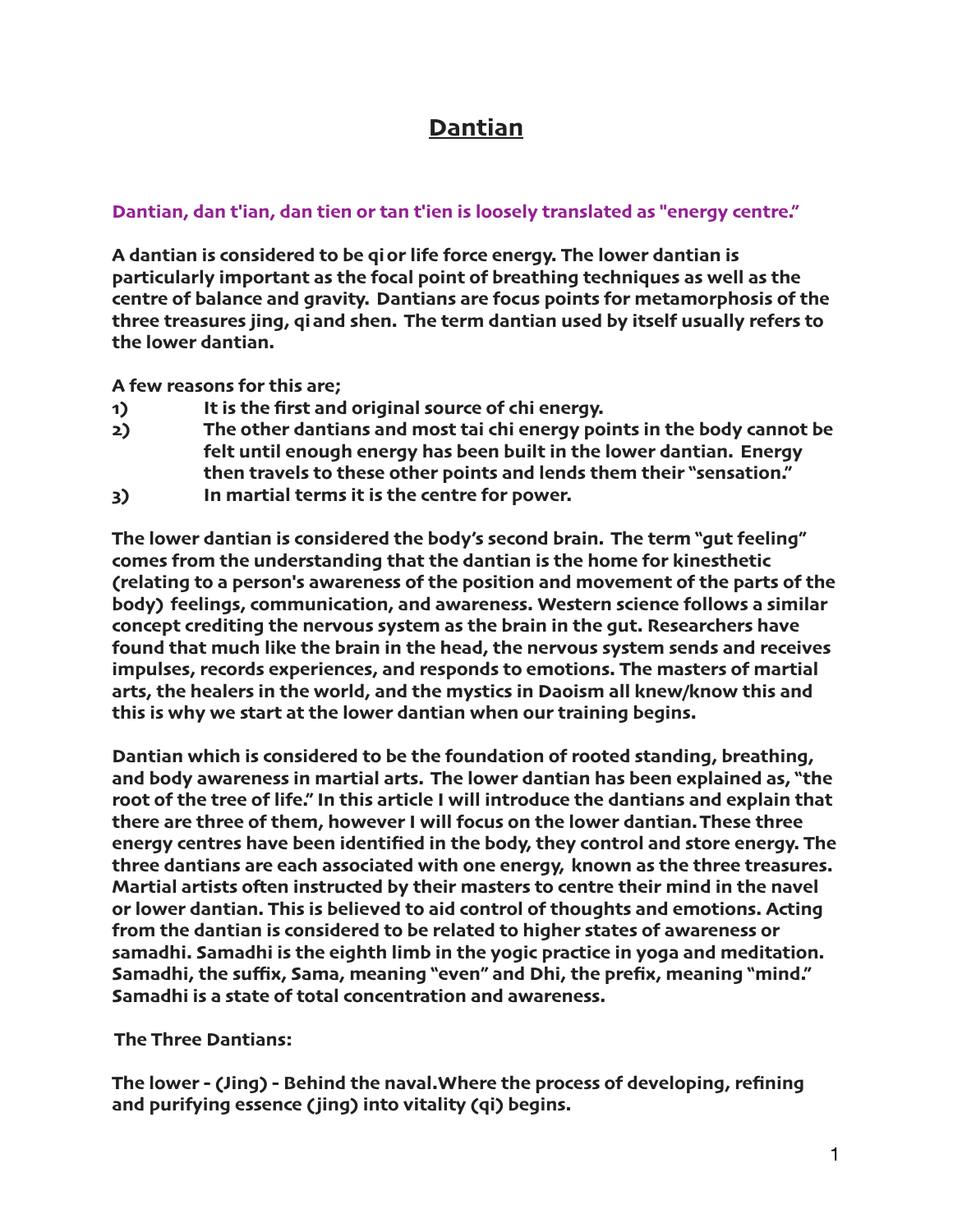**2) The middle - (Qi) - In your chest where your heart is.Associated with storing spirit (shen) and with respiration and health of the internal organs, in particular the thymusgland. This is where vitality or qiis refined into shenor spirit.**

**3) The upper - (Shen) - Behind the forehead where the brain is.Associated with the pineal gland. This is where shen or spirit is refined into wu wei. "Wu Wei never acts yet nothing is lef undone." It doesn't mean not acting, it means "effortless action." It means being at peace while engaged in the most frenetic tasks so that one can carry these out with maximum skill and efficiency. It is comparable to being in the "zone." Being focused on what you are doing, in a state of being in the "flow."**

**Three Treasures: Jing, Qi, and Shen:**

**In Chinese medical theory, there are three things that are essential to sustaining human life: Jing, Qi, and Shen. They are called the "Three Treasures," and each one contributes to the overall health and wellbeing of the body.**

**JING - The first treasure is called "Jing," which is translated as "essence." Essence is seen as the basis of growth, development, and reproduction.**

**QI - The second treasure is called "Qi," which is the vital energy of the body. As with any other substance in the body, Qi has specific functions.**

**SHEN - The final Treasure, "Shen," is translated as "Spirit" or "Mind." The Shen is responsible for things like thinking, planning, and feeling.**

**Martial artists have known about this technique for centuries, and this is one of the reason that some of the most well known fighters of our times were and are capable of excessive power. Speed, explosiveness, and rootedness all manifest from this basic piece of bioenergetic anatomy, the three dantians. Regarded as the major energy storage facilities in the human body, everything we understand about our physicality, emotional balance, and connection to intuition can be credited to the health and welfare of these three dantians. Martial artists can benefit astronomically by this practice. Each has an energetic responsibility to keep the human body operating with efficiency. When the three are nurtured, the body, mind, and spirit have a noticeable advantage when it comes to physical, mental and spiritual health.**

**Anyone who trains the internal martial arts will begin here. The lower dantian has multiple responsibilities for the body. The lower dantian gathers energy from the earth and is closely related to jing (or essence). The jing is fundamentally everything we consider to be physical and material in the body. The lower dantian and jing are responsible for our physicality as a whole. When the jing is strong and your dantian is full, this person is strong, and full of stamina in all ways and exudes physicality. When the jing is feeble and the dantian is uncultivated and weak, this person is frail, and weak, and low energy. The Lower Dantian, located behind the belly button, generates "jing" energy. It is considered the "superior ultimate"**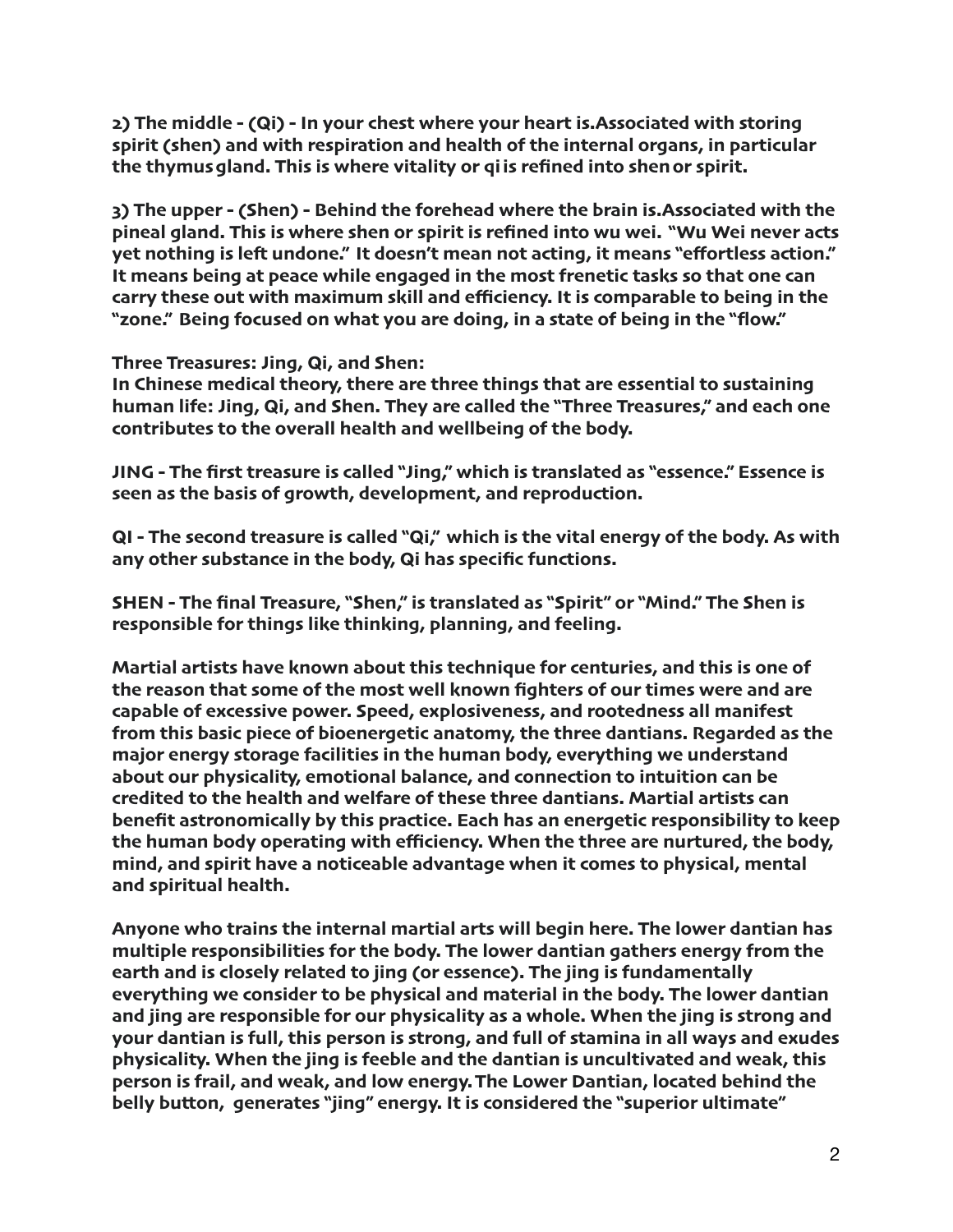**treasure. The lower dantian is considered to be the foundation of balance, breathing, rooted standing and full-body awareness in martialarts. It is described as "the root of the tree of life" and seen as theoriginal source of one's internal energy (qi/chi). It is the power centre.** 

**Buddhist and Taoist teachers ofen instruct their students to focus on thedantian because it centres awareness in the greater mind of the universe, eventually activating samadhi, (higher states of consciousness). Masters of the martial arts are said to be "acting from thehara, (belly). The reason the lower dantian is considered the most important of the three isbecause it must be open and activated before we can feel or sense the middle andupper dantians. It is the connection point between the physical self and the universal life-force. When this gateway is shut-down or blocked, and for most of us, it is, we areunable to access renewable energy and instead take it from non-renewable sourceswithin our body and environment, which causes depletion. When this gateway is open, we receive transmissions of energydirectly from source which flows through our meridians and chakras until it touchesevery organ, muscle, bone, skin, etc., uprooting and transformingstored fear along the way. The power of this expanding energycleanses our channels of what we've inherited and absorbed at the cellular level. Once activated, this energy travels from our centre up through our chakrasystem, clearing the energetic pathways so the flow of life-force can properly accesseach of our cells. It keeps pushing until it reaches the top of our head. Once there, feelings of bliss, expansion and light pervade our entire body, mind and spirit. This is another way of describing the source and rise of "kundalini energy". Inyoga philosophy, kundalini is a powerful divine energy that lays coiled like a snake at the base of our spine or root chakra. This shakti energy (divine femininepower) is predominantly cultivated through various methods such as, yoga practice, chanting mantras, meditation and pranayama breathing. One way of describing their connection mightbe to say that the lower dantian is the engine or generator of vital life-energy, while thekundalini awakened at our root, is the catalyst that ignites thatengine.**

**When the jing is strong and the dantian is full, this person is strong, robust, and full of stamina in all ways and exudes physicality. When the jing is feeble and the dantian is uncultivated and weak, this person is frail, aging, and low energy. When our energy is not focused and centred in our lower dantian, it can float upwards. This disturbs our upper dantians, affecting mental and emotional wellbeing. This creates distress and disease. Smaller afflictions and nuisances in life cause more irritation than usual. We lose sight of our essence and purpose, no longer living with true intent.**

**To increase our energy in the three dantians you begin cleaning and building energy are posture and breath. We maintain a good posture and regulate our breathing. Then we coordinate our movements with our breath and at an advanced level move our energy internally with our intention. Strengthening and grounding oneself in the lower dantian will benefit the other dantians.**